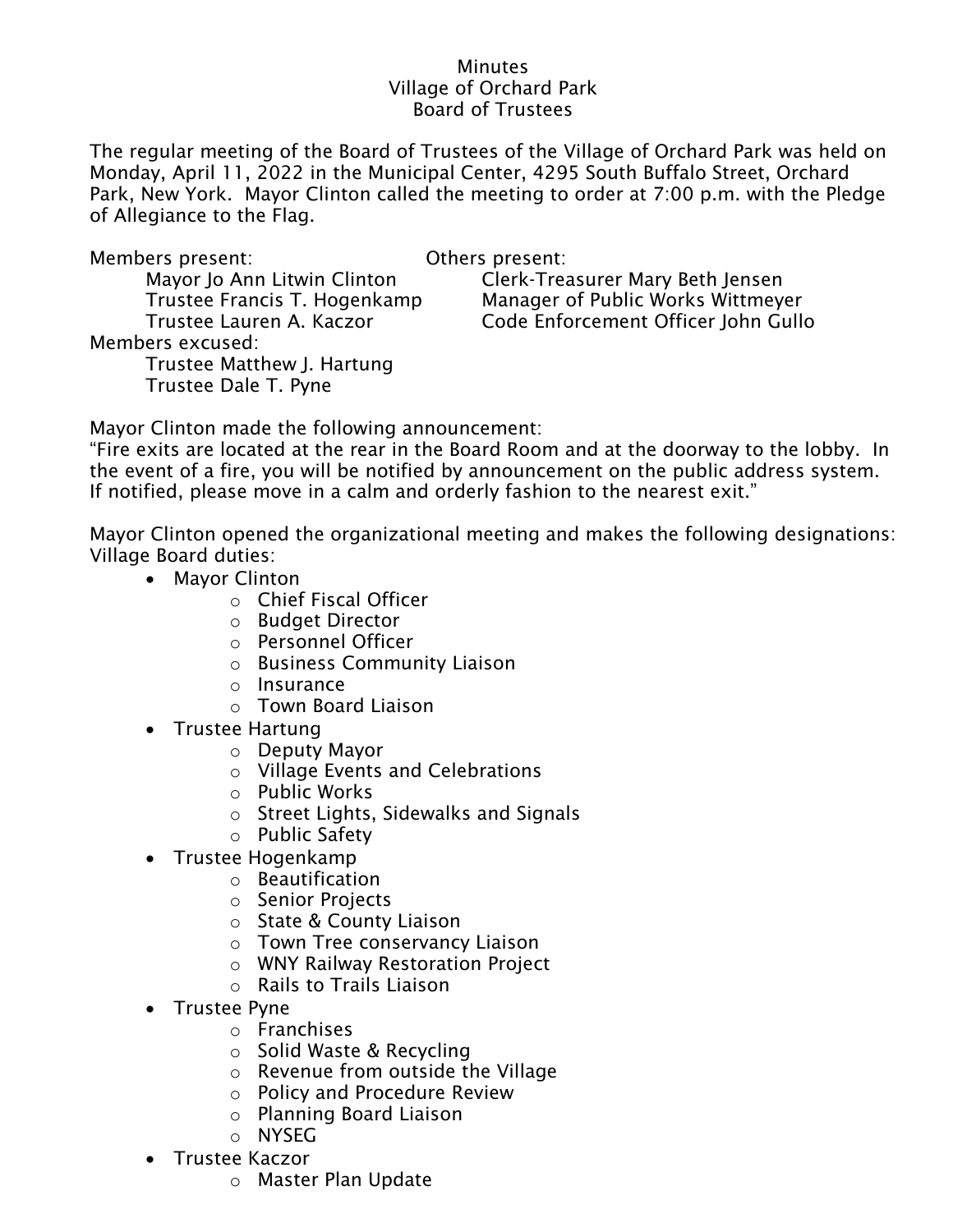o Zoning Board Liaison o Building Department Liaison o Village Code Review o Website Review o Youth Court / Youth Liaison Moved by Trustee Hogenkamp, seconded by Trustee Kaczor that the Mayor's Trustee Duty Designations be approved. On the question: 3 voting "Aye" 0 voting "Nay" Carried Mayor Clinton Trustee Hogenkamp Trustee Kaczor Mayor Clinton made the following five-year appointment: Member of the Planning Board – Myrna Woodard Moved by Trustee Kaczor, seconded by Trustee Hogenkamp that the Mayor's five-year appointment be approved. On the question: 3 voting "Aye" 0 voting "Nay" Carried Mayor Clinton Trustee Hogenkamp Trustee Kaczor Mayor Clinton made the following five-year appointment: Member of the Zoning Board of Appeals – William Riter Moved by Trustee Kaczor, seconded by Trustee Hogenkamp that the Mayor's five-year appointment be approved. On the question: 3 voting "Aye" 0 voting "Nay" Carried Mayor Clinton Trustee Hogenkamp Trustee Kaczor Mayor Clinton made the following one-year appointment: Village Administrator – Mary Beth Jensen Moved by Trustee Hogenkamp, seconded by Trustee Kaczor that the Mayor's one-year appointment be approved. On the question: 3 voting "Aye" 0 voting "Nay" Carried Mayor Clinton Trustee Hogenkamp Trustee Kaczor Mayor Clinton made the following one-year appointment: Deputy Clerk Treasurer – Marcia Nickerson Moved by Trustee Hogenkamp, seconded by Trustee Kaczor that the Mayor's one-year appointment be approved. On the question: 3 voting "Aye" 0 voting "Nay" Carried Mayor Clinton Trustee Hogenkamp Trustee Kaczor Mayor Clinton made the following one-year appointment: Attorney – Philip M. Marshall Moved by Trustee Hogenkamp, seconded by Trustee Kaczor that the Mayor's one-year

appointment be approved.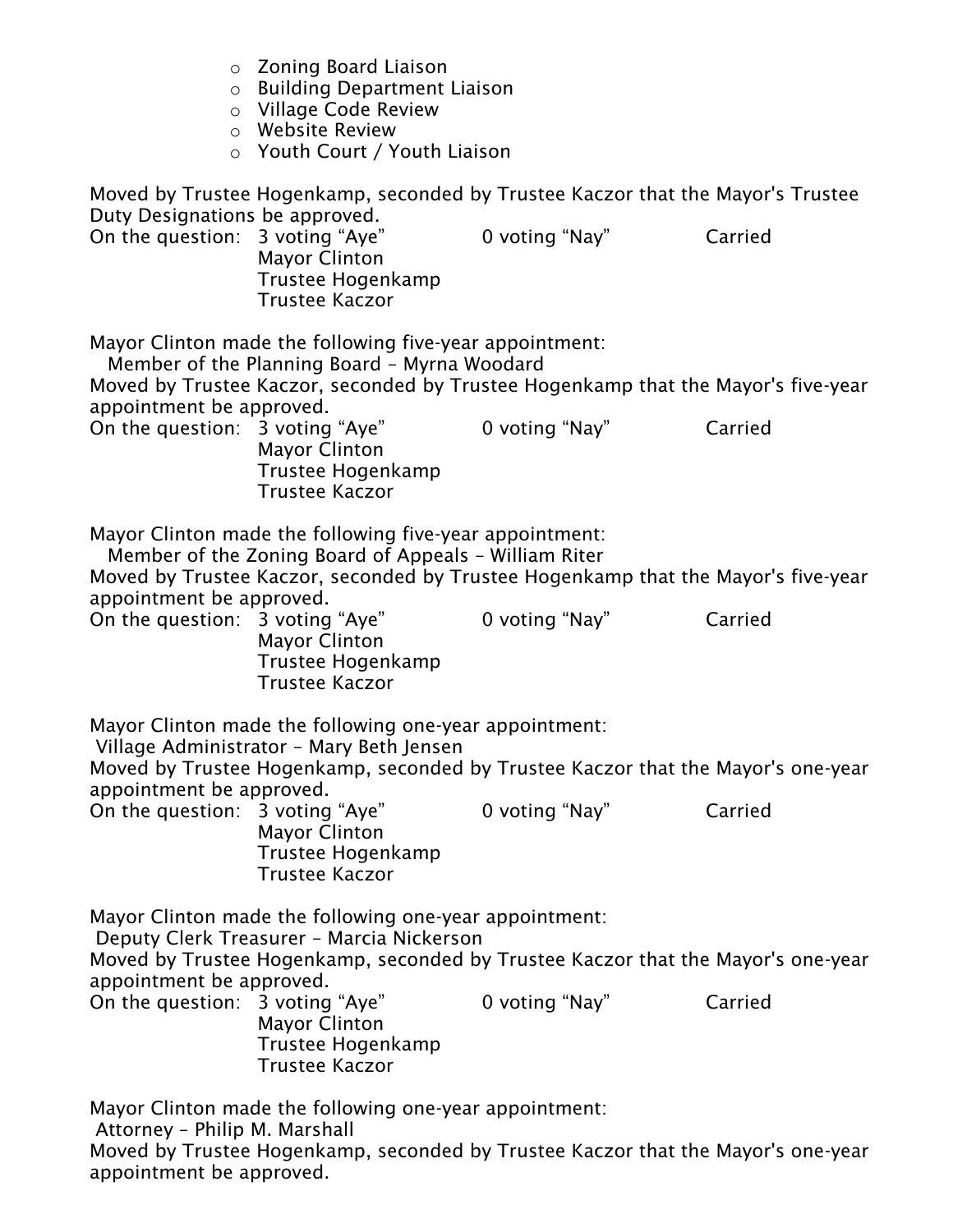| On the question: 3 voting "Aye"                                                                                                                                                                                             | <b>Mayor Clinton</b><br>Trustee Hogenkamp<br><b>Trustee Kaczor</b>                                                                                                         | 0 voting "Nay" | Carried |  |  |
|-----------------------------------------------------------------------------------------------------------------------------------------------------------------------------------------------------------------------------|----------------------------------------------------------------------------------------------------------------------------------------------------------------------------|----------------|---------|--|--|
| appointment be approved.                                                                                                                                                                                                    | Mayor Clinton made the following one-year appointment:<br>Prosecutor - Charles Messina<br>Moved by Trustee Hogenkamp, seconded by Trustee Kaczor that the Mayor's one-year |                |         |  |  |
| On the question: 3 voting "Aye"                                                                                                                                                                                             | <b>Mayor Clinton</b><br>Trustee Hogenkamp<br><b>Trustee Kaczor</b>                                                                                                         | 0 voting "Nay" | Carried |  |  |
| Village Justice - James Cosgrove                                                                                                                                                                                            | Mayor Clinton made the following one-year appointment:<br>Moved by Trustee Hogenkamp, seconded by Trustee Kaczor that the Mayor's one-year                                 |                |         |  |  |
| appointment be approved.<br>On the question: 3 voting "Aye"                                                                                                                                                                 | <b>Mayor Clinton</b><br>Trustee Hogenkamp<br><b>Trustee Kaczor</b>                                                                                                         | 0 voting "Nay" | Carried |  |  |
| Village Trustee - Dale Pyne<br>appointment be approved.                                                                                                                                                                     | Mayor Clinton made the following one-year appointment:<br>Moved by Trustee Hogenkamp, seconded by Trustee Kaczor that the Mayor's one-year                                 |                |         |  |  |
| On the question: 3 voting "Aye"                                                                                                                                                                                             | <b>Mayor Clinton</b><br>Trustee Hogenkamp<br><b>Trustee Kaczor</b>                                                                                                         | 0 voting "Nay" | Carried |  |  |
| Mayor Clinton made the following one-year appointment:<br>Code Enforcement Officer - John Gullo<br>Moved by Trustee Hogenkamp, seconded by Trustee Kaczor that the Mayor's one-year                                         |                                                                                                                                                                            |                |         |  |  |
| appointment be approved.<br>On the question: 3 voting "Aye"                                                                                                                                                                 | <b>Mayor Clinton</b><br>Trustee Hogenkamp<br><b>Trustee Kaczor</b>                                                                                                         | 0 voting "Nay" | Carried |  |  |
| Mayor Clinton made the following one-year appointment:<br>Chairman - Zoning Board of Appeals - Steve Snyder<br>Moved by Trustee Hogenkamp, seconded by Trustee Kaczor that the Mayor's one-year<br>appointment be approved. |                                                                                                                                                                            |                |         |  |  |
| On the question: 3 voting "Aye"                                                                                                                                                                                             | <b>Mayor Clinton</b><br>Trustee Hogenkamp<br><b>Trustee Kaczor</b>                                                                                                         | 0 voting "Nay" | Carried |  |  |
| Mayor Clinton made the following one-year appointment:<br>Chairman - Planning Board - Ronald "Gunner" Tronolone<br>Moved by Trustee Hogenkamp, seconded by Trustee Kaczor that the Mayor's one-year                         |                                                                                                                                                                            |                |         |  |  |
| appointment be approved.<br>On the question: 3 voting "Aye"                                                                                                                                                                 | <b>Mayor Clinton</b>                                                                                                                                                       | 0 voting "Nay" | Carried |  |  |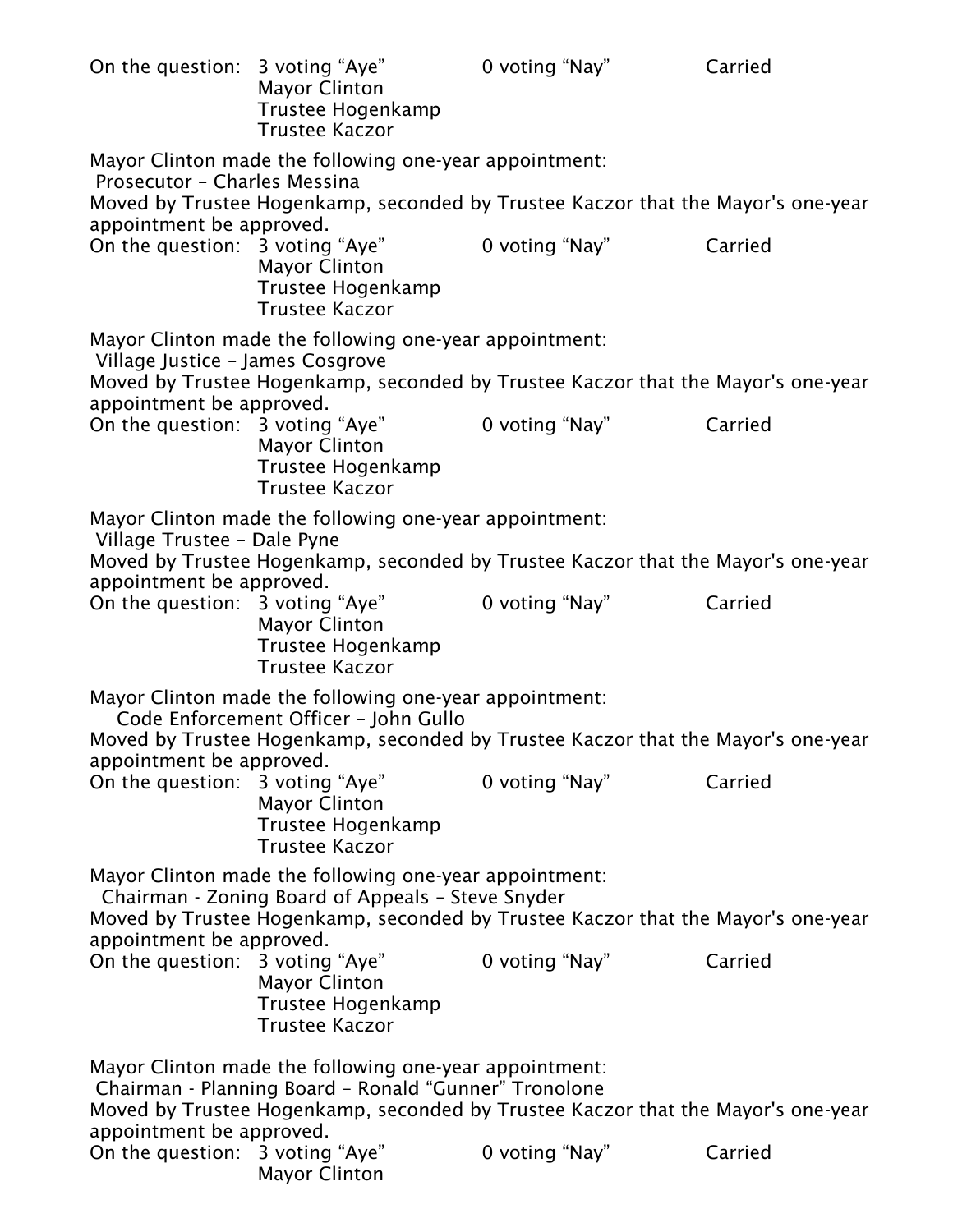|                                                                                                                                                                                                                                          | Trustee Hogenkamp<br><b>Trustee Kaczor</b>                                                                                                                                                            |                |         |  |
|------------------------------------------------------------------------------------------------------------------------------------------------------------------------------------------------------------------------------------------|-------------------------------------------------------------------------------------------------------------------------------------------------------------------------------------------------------|----------------|---------|--|
| appointment be approved.                                                                                                                                                                                                                 | Mayor Clinton made the following one-year appointment:<br>Secretary - Zoning Board of Appeals - Christine Hanavan<br>Moved by Trustee Hogenkamp, seconded by Trustee Kaczor that the Mayor's one-year |                |         |  |
| On the question: 3 voting "Aye"                                                                                                                                                                                                          | <b>Mayor Clinton</b><br>Trustee Hogenkamp<br><b>Trustee Kaczor</b>                                                                                                                                    | 0 voting "Nay" | Carried |  |
|                                                                                                                                                                                                                                          | Mayor Clinton made the following one-year appointment:<br>Alternate member of the Planning Board - Monica Bruce                                                                                       |                |         |  |
| appointment be approved.                                                                                                                                                                                                                 | Moved by Trustee Hogenkamp, seconded by Trustee Kaczor that the Mayor's one-year                                                                                                                      |                |         |  |
| On the question: 3 voting "Aye"                                                                                                                                                                                                          | <b>Mayor Clinton</b><br><b>Trustee Hogenkamp</b><br><b>Trustee Kaczor</b>                                                                                                                             | 0 voting "Nay" | Carried |  |
|                                                                                                                                                                                                                                          | Mayor Clinton made the following one-year appointment:<br>Alternate member of the Planning Board - Mariely Downey<br>Moved by Trustee Hogenkamp, seconded by Trustee Kaczor that the Mayor's one-year |                |         |  |
| appointment be approved.<br>On the question: 3 voting "Aye"                                                                                                                                                                              | <b>Mayor Clinton</b><br>Trustee Hogenkamp<br><b>Trustee Kaczor</b>                                                                                                                                    | 0 voting "Nay" | Carried |  |
| Mayor Clinton made the following one-year appointment:<br>Alternate member of the Zoning Board of Appeals - Mark Gerwitz<br>Moved by Trustee Hogenkamp, seconded by Trustee Kaczor that the Mayor's one-year<br>appointment be approved. |                                                                                                                                                                                                       |                |         |  |
| On the question: 3 voting "Aye"                                                                                                                                                                                                          | <b>Mayor Clinton</b><br>Trustee Hogenkamp<br><b>Trustee Kaczor</b>                                                                                                                                    | 0 voting "Nay" | Carried |  |
| Mayor Clinton made the following one-year appointment:<br>Alternate member of the Zoning Board of Appeals - Scott Shular<br>Moved by Trustee Hogenkamp, seconded by Trustee Kaczor that the Mayor's one-year                             |                                                                                                                                                                                                       |                |         |  |
| appointment be approved.<br>On the question: 3 voting "Aye"                                                                                                                                                                              | <b>Mayor Clinton</b><br>Trustee Hogenkamp<br><b>Trustee Kaczor</b>                                                                                                                                    | 0 voting "Nay" | Carried |  |
|                                                                                                                                                                                                                                          | Mayor Clinton made the following one-year appointment:<br>Dog Control Officer - Kevin Masterson                                                                                                       |                |         |  |
| appointment be approved.                                                                                                                                                                                                                 | Moved by Trustee Hogenkamp, seconded by Trustee Kaczor that the Mayor's one-year                                                                                                                      |                |         |  |
| On the question: 3 voting "Aye"                                                                                                                                                                                                          | <b>Mayor Clinton</b><br>Trustee Hogenkamp<br><b>Trustee Kaczor</b>                                                                                                                                    | 0 voting "Nay" | Carried |  |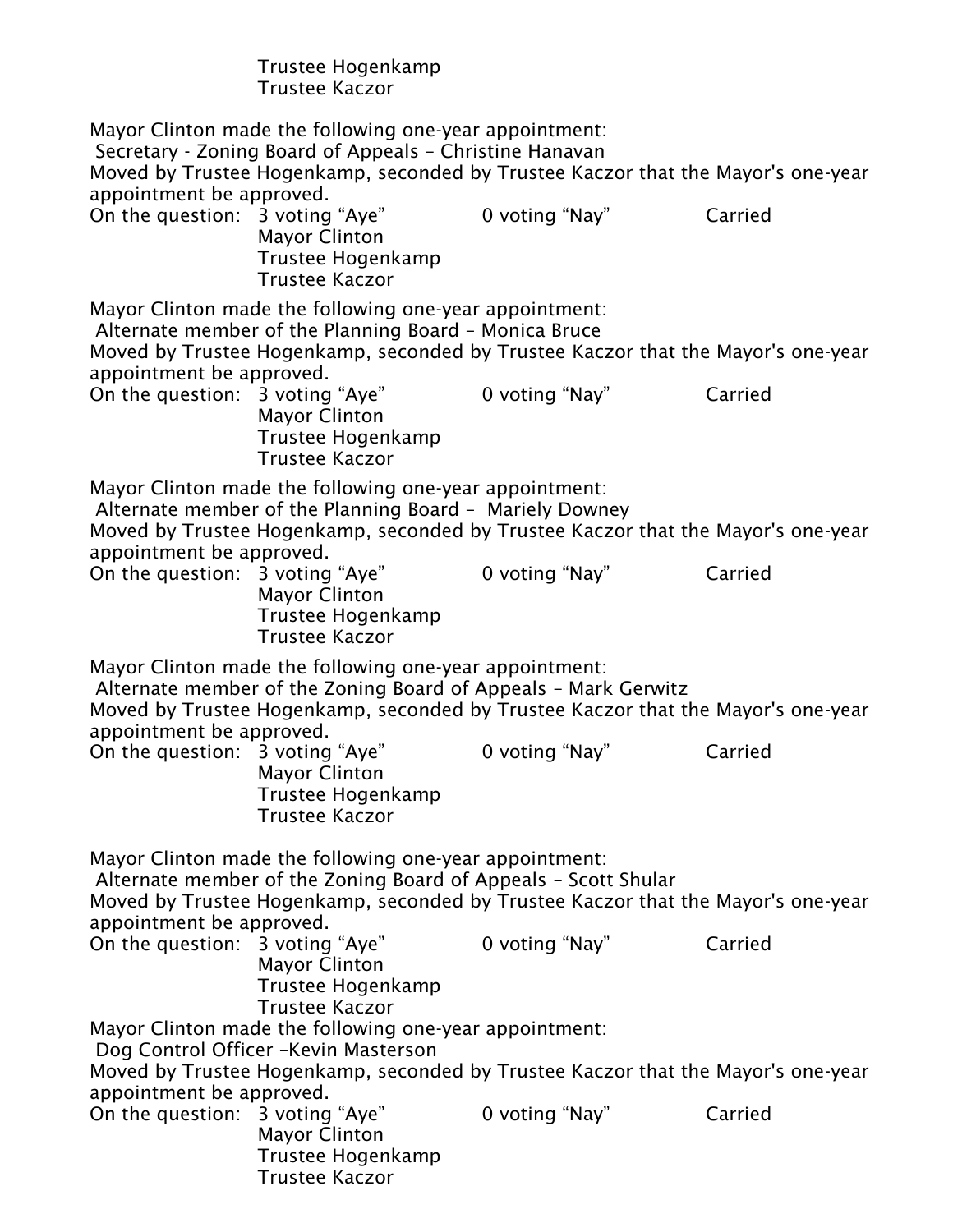Mayor Clinton made the following one-year appointment: Dog Control Officer - Thomas McCarthy Moved by Trustee Hogenkamp, seconded by Trustee Kaczor that the Mayor's one-year appointment be approved. On the question: 3 voting "Aye" 0 voting "Nay" Carried Mayor Clinton Trustee Hogenkamp Trustee Kaczor Mayor Clinton made the following one-year appointment: Registrar – Remy Orffeo Moved by Trustee Hogenkamp, seconded by Trustee Kaczor that the Mayor's one-year appointment be approved. On the question: 3 voting "Aye" 0 voting "Nay" Carried Mayor Clinton Trustee Hogenkamp Trustee Kaczor Mayor Clinton made the following one-year appointment: Deputy Registrar – Jennifer Brady Moved by Trustee Hogenkamp, seconded by Trustee Kaczor that the Mayor's one-year appointment be approved. On the question: 3 voting "Aye" 0 voting "Nay" Carried Mayor Clinton Trustee Hogenkamp Trustee Kaczor Mayor Clinton made the following one-year appointment: Associate Village Justice – Sean O'Brien Moved by Trustee Hogenkamp, seconded by Trustee Kaczor that the Mayor's one-year appointment be approved. On the question: 3 voting "Aye" 0 voting "Nay" Carried Mayor Clinton Trustee Hogenkamp Trustee Kaczor Mayor Clinton made the following one-year appointment: Clerk to Village Justice – Marie Falzone Moved by Trustee Hogenkamp, seconded by Trustee Kaczor that the Mayor's one-year appointment be approved. On the question: 3 voting "Aye" 0 voting "Nay" Carried Mayor Clinton Trustee Hogenkamp Trustee Kaczor Mayor Clinton made the following one-year appointment: Clerk (Court) – Elaine Yingling Moved by Trustee Hogenkamp, seconded by Trustee Kaczor that the Mayor's one-year appointment be approved. On the question: 3 voting "Aye" 0 voting "Nay" Carried Mayor Clinton Trustee Hogenkamp Trustee Kaczor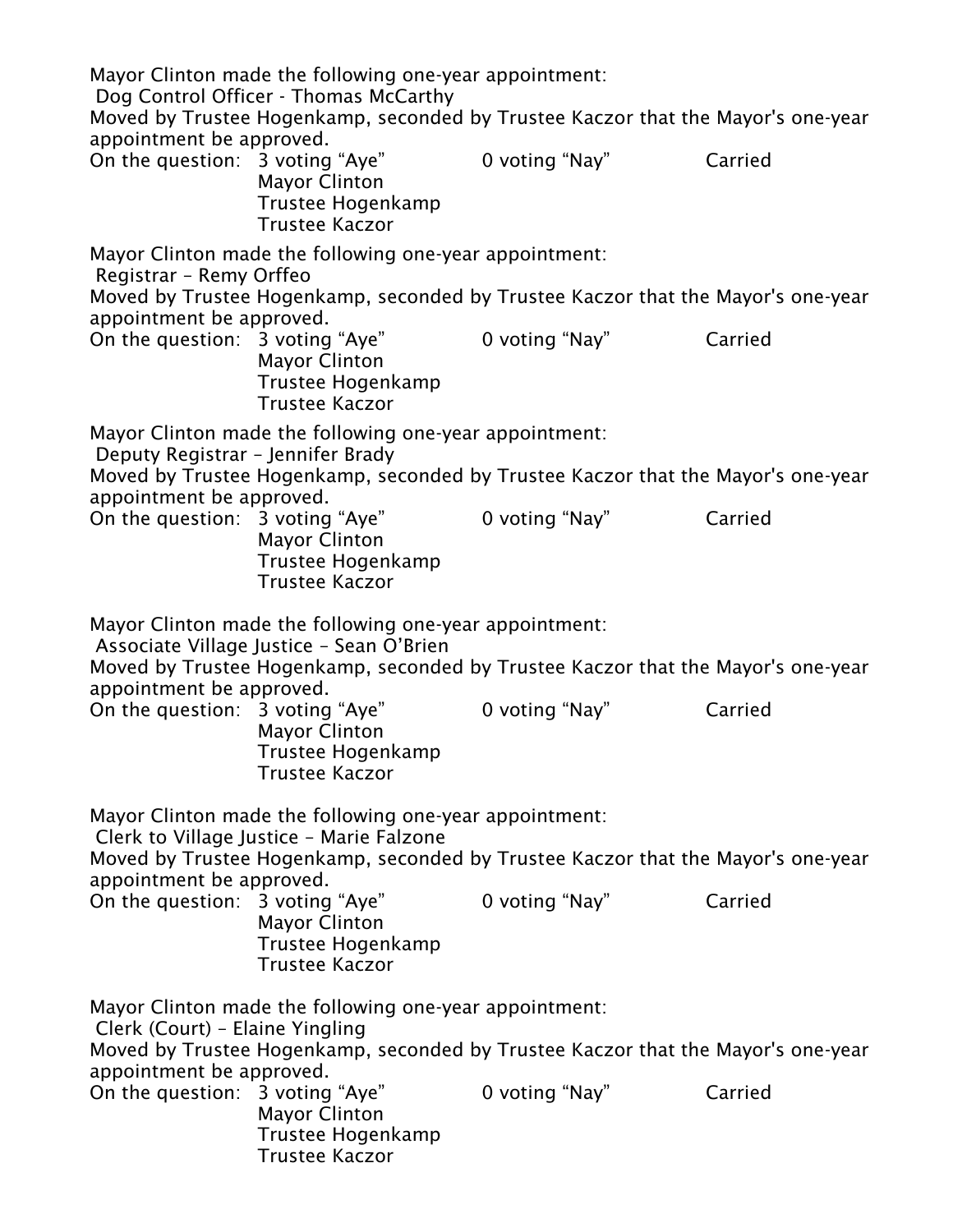|                                                                   | Mayor Clinton made the following one-year appointment:<br>Disaster Coordinator - Rich Mrugalski                  | Moved by Trustee Hogenkamp, seconded by Trustee Kaczor that the Mayor's one-year                                                                                                                                                                         |         |
|-------------------------------------------------------------------|------------------------------------------------------------------------------------------------------------------|----------------------------------------------------------------------------------------------------------------------------------------------------------------------------------------------------------------------------------------------------------|---------|
| appointment be approved.<br>On the question: 3 voting "Aye"       | <b>Mayor Clinton</b><br>Trustee Hogenkamp<br><b>Trustee Kaczor</b>                                               | 0 voting "Nay"                                                                                                                                                                                                                                           | Carried |
|                                                                   | Mayor Clinton made the following one-year appointment:<br>Assistant Disaster Coordinator - John Gullo            | Moved by Trustee Hogenkamp, seconded by Trustee Kaczor that the Mayor's one-year                                                                                                                                                                         |         |
| appointment be approved.                                          |                                                                                                                  |                                                                                                                                                                                                                                                          |         |
| On the question: 3 voting "Aye"                                   | <b>Mayor Clinton</b><br>Trustee Hogenkamp<br><b>Trustee Kaczor</b>                                               | 0 voting "Nay"                                                                                                                                                                                                                                           | Carried |
| appointment be approved.                                          | Mayor Clinton made the following one-year appointment:<br>Economic Development Committee member - John Capriotto | Moved by Trustee Hogenkamp, seconded by Trustee Kaczor that the Mayor's one-year                                                                                                                                                                         |         |
| On the question: 3 voting "Aye"                                   | <b>Mayor Clinton</b><br>Trustee Hogenkamp<br><b>Trustee Kaczor</b>                                               | 0 voting "Nay"                                                                                                                                                                                                                                           | Carried |
| Monday.                                                           | and fourth Monday of each month, with the following exceptions:                                                  | Moved by Trustee Kaczor, seconded by Trustee Hogenkamp that the regular Village<br>Board meeting for the fiscal year 2022-2023 be scheduled for 7:00 PM on the second<br>· July, August & December 2022 the Village Board will only meet on the second   |         |
|                                                                   |                                                                                                                  | Be it further moved that a work session for the Board of Trustees be scheduled on each                                                                                                                                                                   |         |
| Monday of the month as needed.<br>On the question: 3 voting "Aye" | <b>Mayor Clinton</b><br>Trustee Hogenkamp<br><b>Trustee Kaczor</b>                                               | 0 voting "Nay"                                                                                                                                                                                                                                           | Carried |
| On the question: 3 voting "Aye"                                   | <b>Mayor Clinton</b><br>Trustee Hogenkamp<br><b>Trustee Kaczor</b>                                               | Moved by Trustee Hogenkamp, seconded by Trustee Kaczor that the Planning Board<br>Meetings be scheduled the first Tuesday of each month at 7:00 PM.<br>0 voting "Nay"                                                                                    | Carried |
| calendar.                                                         |                                                                                                                  | Moved by Trustee Kaczor, seconded by Trustee Hogenkamp that the Zoning Board<br>Meetings be scheduled for the fourth Wednesday after the first Tuesday of the month at<br>7:00 p.m. The meeting times and dates can also be found on the Village Website |         |
| On the question: 3 voting "Aye"                                   | <b>Mayor Clinton</b>                                                                                             | 0 voting "Nay"                                                                                                                                                                                                                                           | Carried |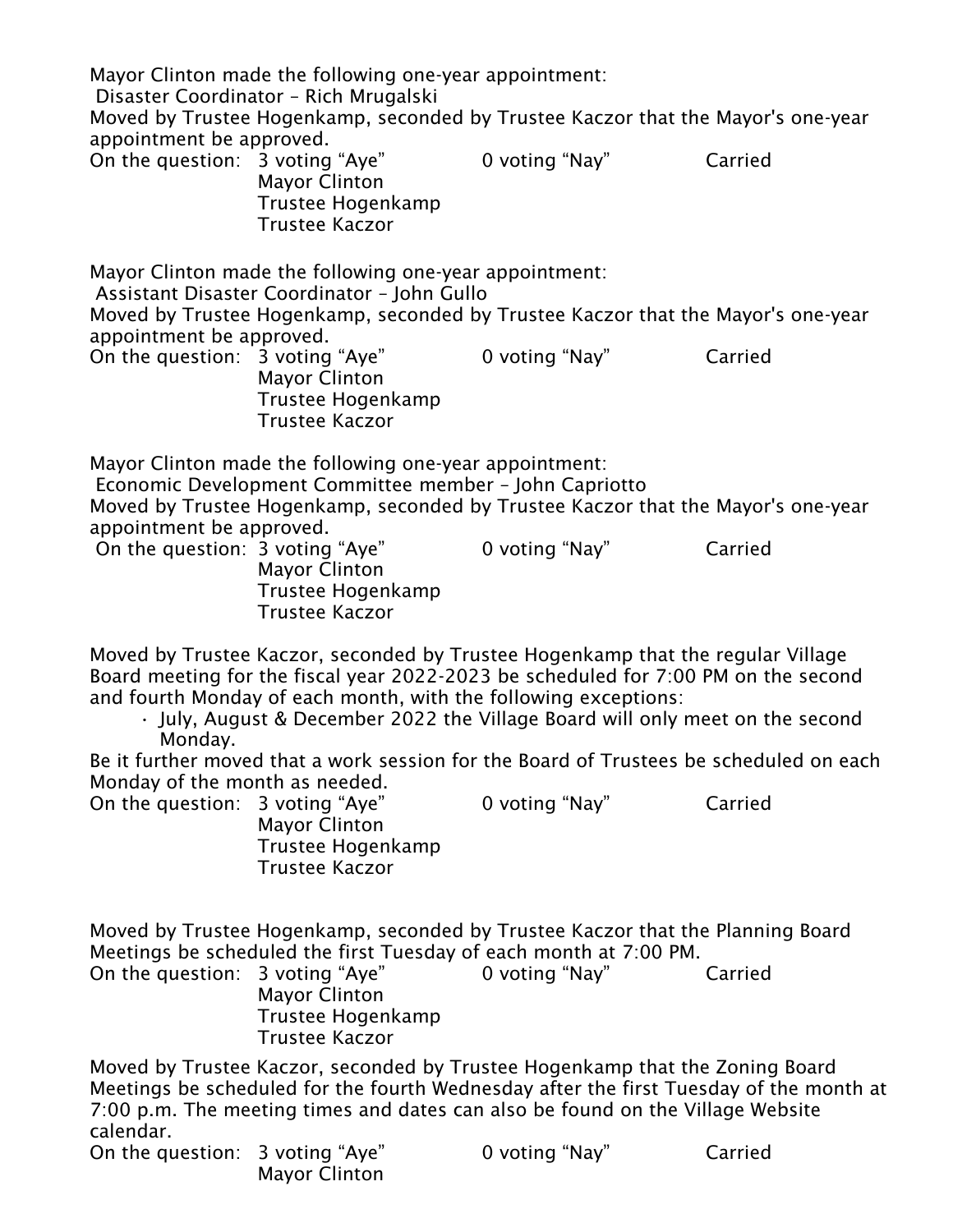## Trustee Hogenkamp Trustee Kaczor

Moved by Trustee Hogenkamp, seconded by Trustee Kaczor that Community Bank be designated as the official depository for the Village of Orchard Park for the fiscal year 2022-2023.

On the question: 3 voting "Aye" 0 voting "Nay" Carried Mayor Clinton Trustee Hogenkamp Trustee Kaczor

Moved by Trustee Kaczor, seconded by Trustee Hogenkamp that the Orchard Park Bee be named the official newspaper for the Village of Orchard Park for the fiscal year 2022- 2023.

On the question: 3 voting "Aye" 0 voting "Nay" Carried Mayor Clinton Trustee Hogenkamp Trustee Kaczor

Moved by Trustee Hogenkamp, seconded by Trustee Kaczor that Mayor Clinton be authorized to sign a one-year agreement with FISHER ASSOCIATES, retaining their engineering services on an "as needed" basis.

On the question: 3 voting "Aye" 0 voting "Nay" Carried Mayor Clinton Trustee Hogenkamp Trustee Kaczor

Moved by Trustee Hogenkamp, seconded by Trustee Kaczor that the mileage rate be set for the fiscal year 2022-2023 at 58.5 cents per mile.

On the question: 3 voting "Aye" 0 voting "Nay" Carried Mayor Clinton Trustee Hogenkamp Trustee Kaczor

Moved by Trustee Hogenkamp, seconded by Trustee Kaczor that representatives of the Village be authorized to attend Erie County Village Officials meetings and the Erie County Governments meetings, with all expenses incidental to the meetings to be paid by the Village.

On the question: 3 voting "Aye" 0 voting "Nay" Carried Mayor Clinton Trustee Hogenkamp Trustee Kaczor

Moved by Trustee Kaczor, seconded by Trustee Hogenkamp that the Administrator and Deputy Clerk be authorized to attend Erie County Municipal Administrative Officers Association meetings and the NYCOM and OSC Fall Training School with all expenses incidental to the meetings to be paid by the Village.

| On the question: 3 voting "Aye" |                      | 0 voting "Nay" | Carried |
|---------------------------------|----------------------|----------------|---------|
|                                 | <b>Mayor Clinton</b> |                |         |
|                                 | Trustee Hogenkamp    |                |         |
|                                 | Trustee Kaczor       |                |         |

Moved by Trustee Hogenkamp, seconded by Trustee Kaczor that an employee of the Village Department of Public Works be authorized to attend the Erie County Town Highway Superintendents Association meetings and the Village Public Works and Streets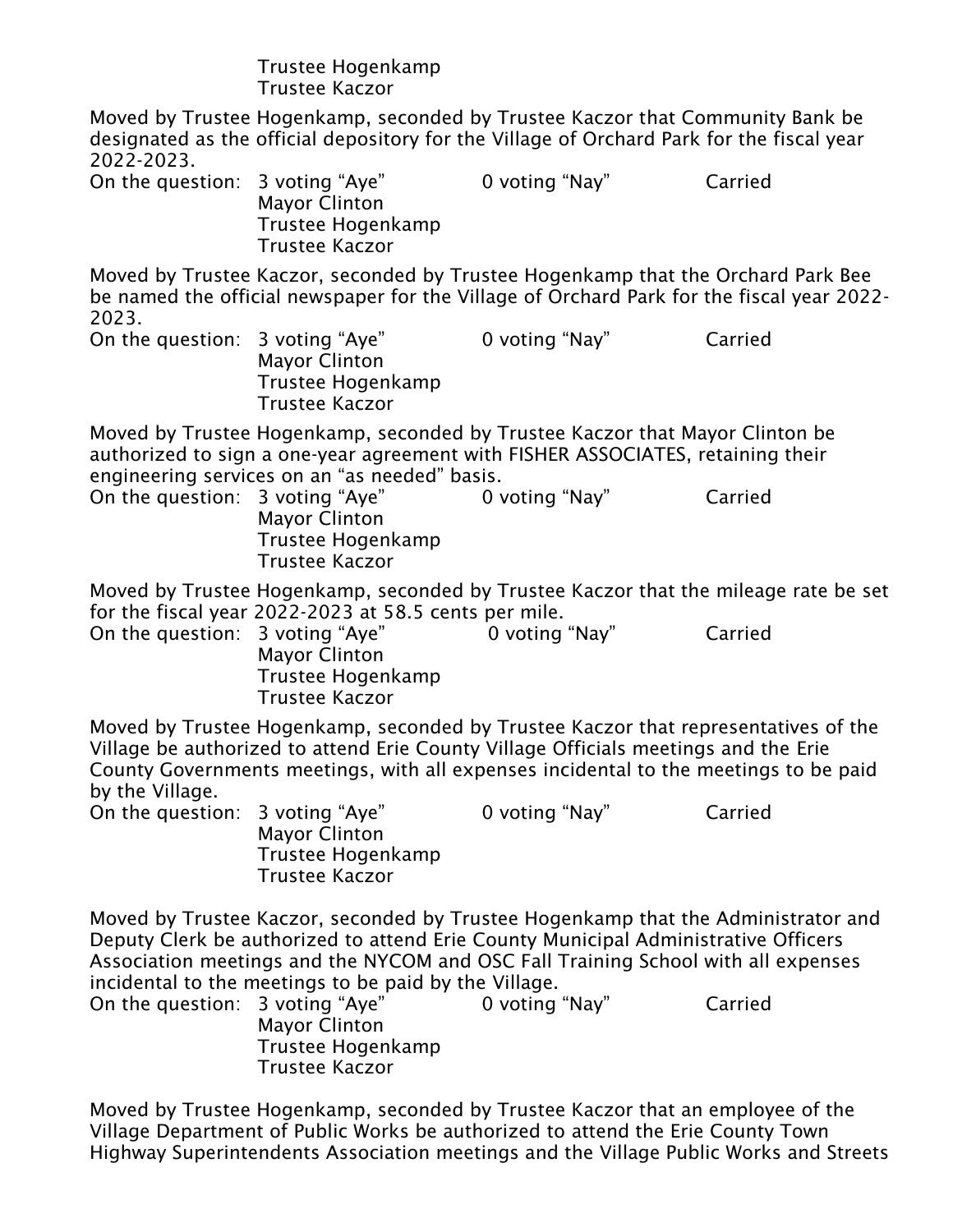Superintendents meetings with all expenses incidental to the meetings and schools to be paid by the Village.

On the question: 3 voting "Aye" 0 voting "Nay" Carried Mayor Clinton Trustee Hogenkamp Trustee Kaczor

Moved by Trustee Kaczor, seconded by Trustee Hogenkamp that two Department of Public Works employees be authorized to attend NYCOM Public Works School to be held in the fall, the Western New York Stormwater Conference and the N.Y.S. Rural Water School with all expenses incidental to the schools to be paid by the Village. On the question: 3 voting "Aye" 0 voting "Nay" Carried Mayor Clinton Trustee Hogenkamp Trustee Kaczor

Moved by Trustee Hogenkamp, seconded by Trustee Kaczor that the Code Enforcement Officer be authorized to attend the Niagara Frontier Building Officials meetings with all expenses incidental to the meeting to be paid by the Village.

On the question: 3 voting "Aye" 0 voting "Nay" Carried Mayor Clinton Trustee Hogenkamp Trustee Kaczor

Moved by Trustee Kaczor, seconded by Trustee Hogenkamp that the following policies of the Village have been reviewed and there will be no revisions:

- Procurement Policy
- Investment Policy
- Time Keeping Policies
- Vehicle Policy
- Sexual Harassment Policy

On the question: 3 voting "Aye" 0 voting "Nay" Carried

Mayor Clinton Trustee Hogenkamp Trustee Kaczor

This concluded the Organizational Meeting.

A Tentative Budget Hearing was scheduled and advertised at this time to hear public comment on the Village Tentative Budget for the fiscal year 2022-2023.

Mayor Clinton opened the budget hearing and highlights some of the important aspects of the tentative budget, including:

- Tax rate of \$4.52, which is under the tax cap
- ARPA funding will be used to purchase equipment and for capital projects
- Gas and oil, insurance and the general cost of goods are increasing
- A grant writer, planter boxes and tree trimming have been added to the budget
- Capital projects include road work on Hillside, Elmhurst, South Shore and West Highland; as well as a waterline project on Argyle and Allen.

Mayor Clinton asked three times for comments in support of the proposed budget. There were none.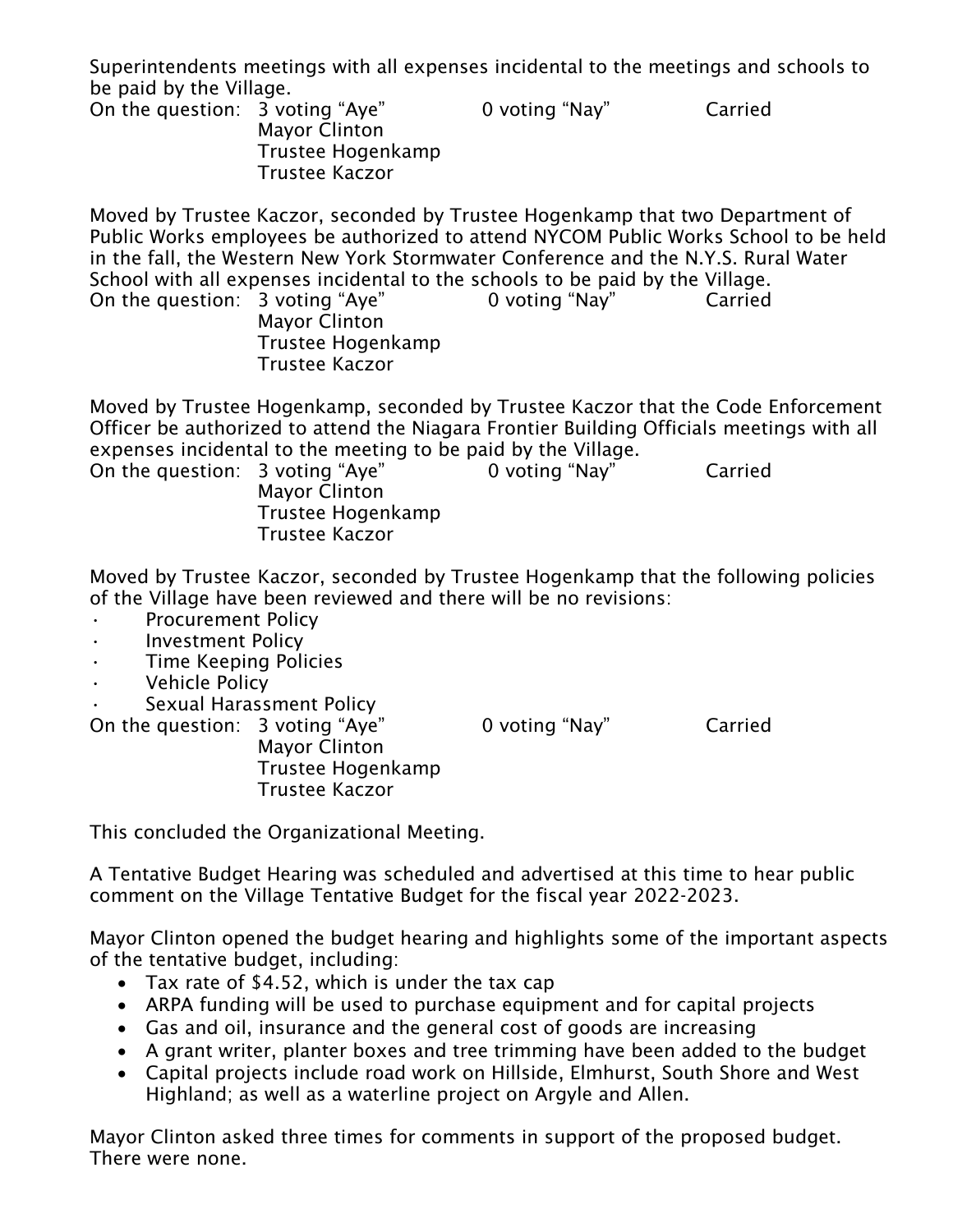Mayor Clinton asked three times for comments in opposition of the proposed budget. There were none.

Moved by Trustee Hogenkamp, seconded by Trustee Kaczor that the tentative budget hearing be closed at 7:13 p.m.

| On the question: 3 voting "Aye" | <b>Mayor Clinton</b>  | 0 voting "Nay" | Carried |
|---------------------------------|-----------------------|----------------|---------|
|                                 | Trustee Hogenkamp     |                |         |
|                                 | <b>Trustee Kaczor</b> |                |         |

Mayor Clinton announced that there would not be a vote on the budget until next meeting when there will be more members of the board present.

Moved by Trustee Hogenkamp, seconded by Trustee Kaczor to accept the minutes of March 28, 2022 as presented.

On the question: 3 voting "Aye" 0 voting "Nay" Carried Mayor Clinton Trustee Hogenkamp Trustee Kaczor

Moved by Mayor Clinton, seconded by Trustee Hogenkamp that the vouchers numbering 4580 to 4600 in Abstract #145 of 2021-2022 in the amount of \$194,000.33 be paid as presented. On the question: 3 voting "Aye" 0 voting "Nay" Carried

Mayor Clinton Trustee Hogenkamp Trustee Kaczor

Moved by Trustee Kaczor, seconded by Trustee Hogenkamp that the reports of Village Justice, Water Department and Treasurer for the month of March be received and filed. On the question: 3 voting "Aye" 0 voting "Nay" Carried Mayor Clinton

Trustee Hogenkamp Trustee Kaczor

There were no comments from the floor.

Moved by Trustee Hogenkamp, seconded by Trustee Kaczor, to schedule and advertise a Public Hearing on April 25, 2022 at 7:00 p.m. to review a Special Use to establish a short-term rental at 32 South Davis St.

On the question: 3 voting "Aye" 0 voting "Nay" Carried Mayor Clinton Trustee Hogenkamp Trustee Kaczor

Moved by Trustee Hogenkamp, seconded by Trustee Kaczor that the Village of Orchard Park Code, Chapter A232, fees, be amended as follows:

| • Food Truck Permit             |                                                             | \$15 per calendar year |         |
|---------------------------------|-------------------------------------------------------------|------------------------|---------|
| On the question: 3 voting "Aye" | <b>Mayor Clinton</b><br>Trustee Hogenkamp<br>Trustee Kaczor | 0 voting "Nay"         | Carried |